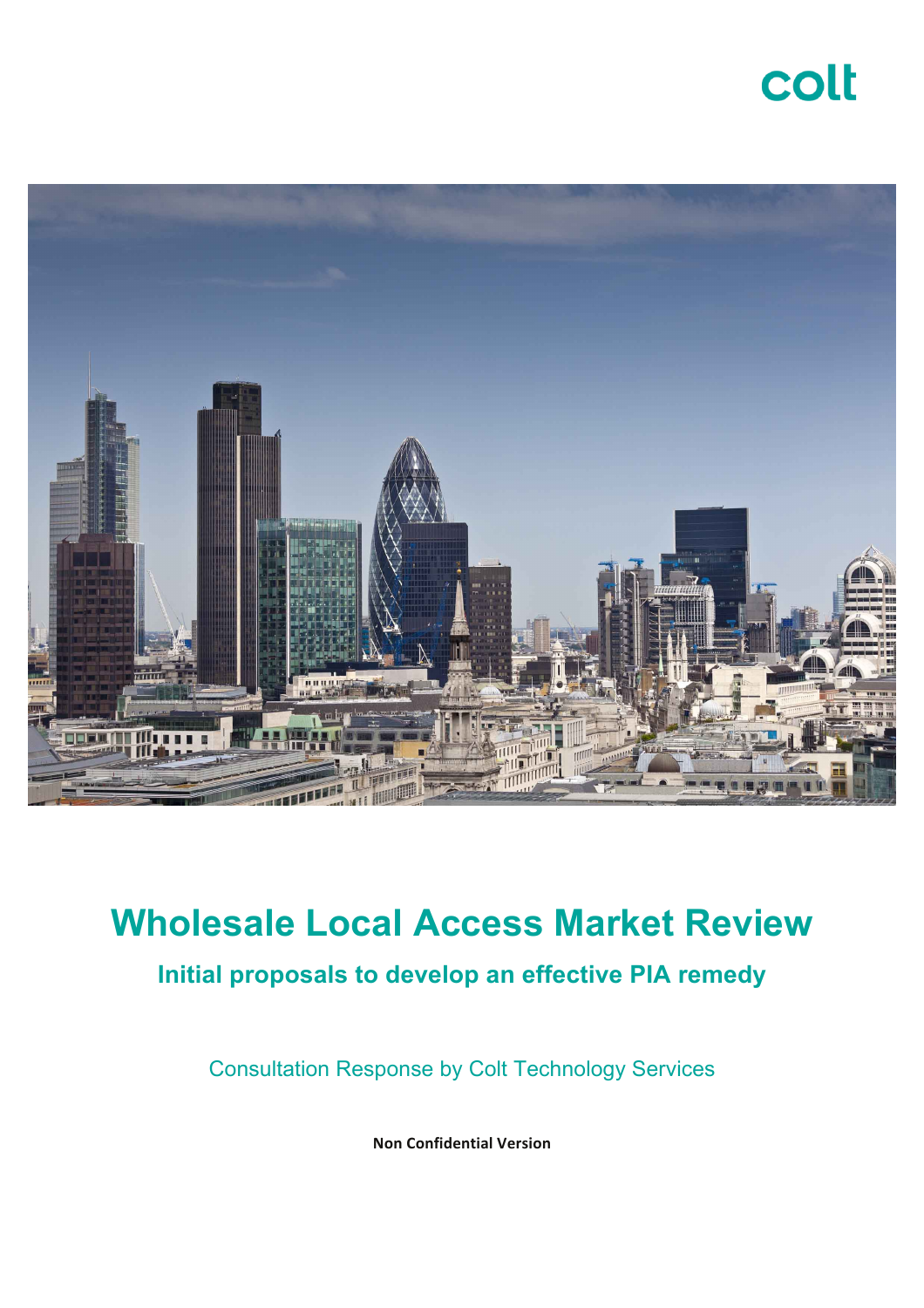## About Colt

Colt provides world class network, voice and data centre services to thousands of businesses around the world, allowing them to focus on delivering their business goals instead of the underlying infrastructure. Customers include 18 of the top 25 bank and diversified financial groups and 19 out of the top 25 companies in both global media and telecoms industries (Forbes 2000 list, 2014). In addition, Colt works with over 50 exchange venues and 13 European central banks.

Colt operates across Europe, Asia and North America. It recently completed the acquisition of KVH, an integrated managed communications and IT infrastructure services business, with headquarters in Tokyo and operations in Hong Kong, Seoul and Singapore.

Today Colt's network directly connects 207 cities, with a further 49 Metropolitan Area Networks (MANs) and direct fibre connections into more than 22,500 buildings. Also, Colt operates 29 carrierneutral data centres in Europe and in Asia-Pacific region. Our Global network spans three continents with Colt-owned infrastructure in 28 countries. This allows us to provide services to our customers across 86 countries.

Colt has a wide portfolio of network, voice and data centre services which are delivered with industry leading customer service and security:

- Our network services offer, among others, managed network Services, bandwidth and Ethernet services, fibre infrastructure and wavelength services;
- Voice services comprise Enterprise voice services (such as PSTN and SIP trunking access and outbound calls) as well as wholesale voice services (world-wide call termination via TDM and VoIP interconnection service, Reseller solutions and tools, White Labelled Services and Number Hosting);
- Data centre services enable Colt to provide colocation in carrier-neutral data centres, remote hands' services, disaster recovery space and DC Connect (direct connections to any enterprise within a data centre – including carriers, internet and cloud service providers, internet and financial exchanges, and content providers or distributors)
- Also Colt delivers integrated solutions services using our strong capabilities to integrate products and services and provide solutions to enterprises across the globe.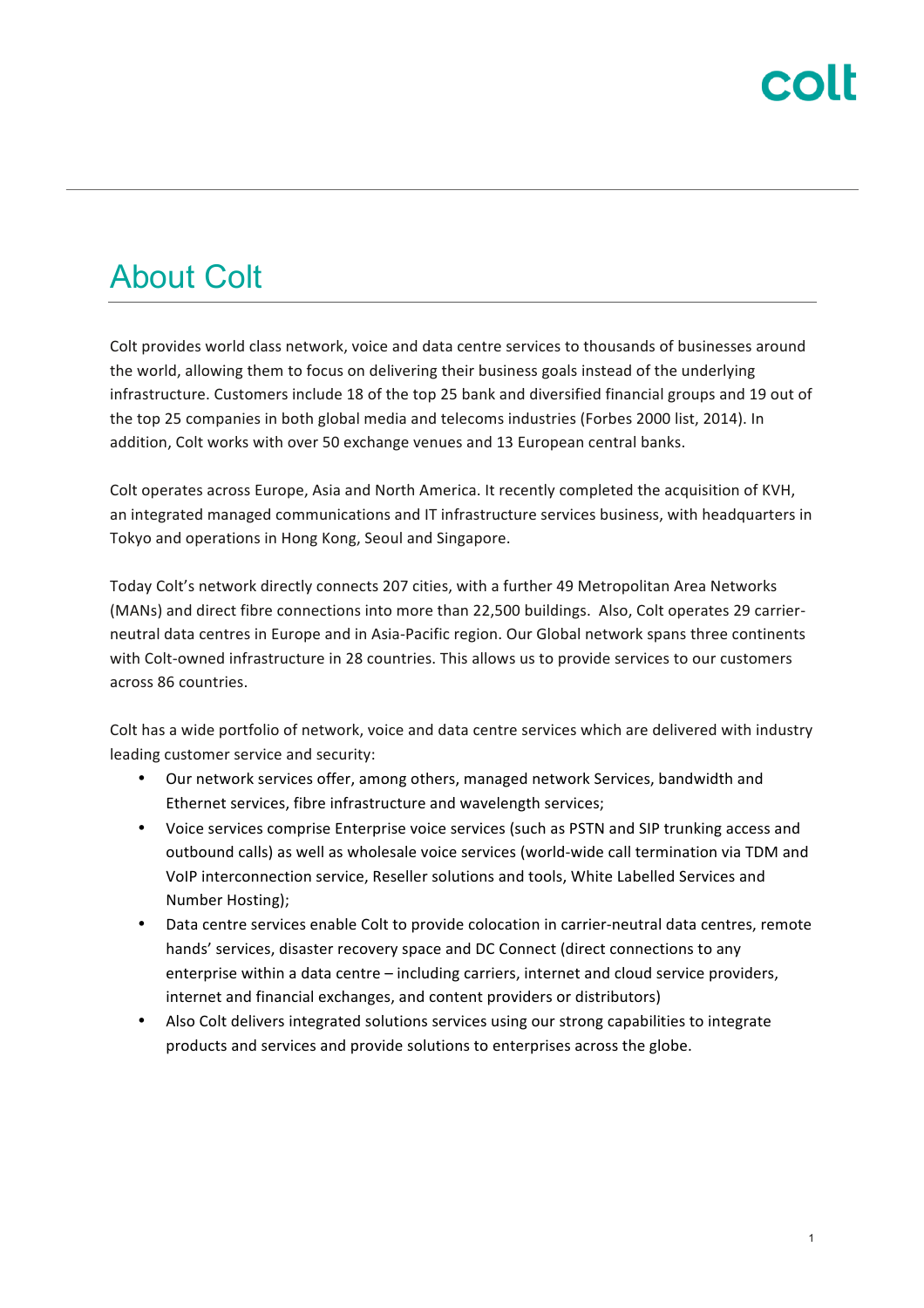# Consultation response

Colt welcomes the opportunity to respond to the present consultation on Ofcom's initial proposals to develop an effective PIA (Physical Infrastructure Access) remedy. As a pan European operator, Colt uses duct access offers from different incumbents across Europe and, as such, our experience makes us well placed to recommend Ofcom on the best approach to consider to make PIA attractive for large scale deployments.

As shown by Ofcom<sup>1</sup>, the UK is far behind in terms of FttP roll-out and PIA's unattractiveness (and unworkability) may be one of the causes of this. We therefore fully support Ofcom's initiative to look closely at the issue. This is a concern we have been raising for several years through our different submissions and exchanges with Ofcom<sup>2</sup>.

PIA requires root and branch reforms if it is to be a workable product with the desired impact. We consider that the most important changes required concern the scope of the product. The most obvious issues (contributing to low take up) come from the restrictions included in the product definition. The presence of such restrictions is a clear difference with other European Countries where unrestricted workable duct access offers are in place and where FttP is rolled out extensively<sup>3</sup>.

In this context Colt highly supports PAG's (Passive Access Group) response to this consultation and therefore refers to the points made in the response:

- 1. An effective PIA remedy must be provided on an EOI (Equivalence of Input) basis;
- 2. The remedy requires an effective pricing regime and for this Ofcom needs to undertake the detailed work required to prepare a robust charge control;
- 3. For PIA to be workable product, a CP (Communication Provider) must be able to use it in a way which reflects its own network topology choices.
- 4. Usage restrictions must be relaxed to ensure the remedy is effective.

While the first and second are important, the "make or break" issues are the third and fourth.

While largely referring to PAG's reply for this consultation, we would like to reinforce one point in our present reply: the necessity for Ofcom to opt for the "any usage" option. What follows will

 $1$  Figure 1 of the present consultation

<sup>2</sup> https://www.ofcom.org.uk/\_\_data/assets/pdf\_file/0031/58783/colt.pdf 

https://www.ofcom.org.uk/\_\_data/assets/pdf\_file/0013/33160/colt.pdf 

 $3$  At the end of Q3 2016:

In France, , about 41,623 km of ducts were leased by alternative operators in order to deploy FTTP. (See: http://www.arcep.fr/index.php?id=13415&L=0.)

In Spain, FttP coverage reached about 70% of homes passed.

In Portugal, FttP coverage reached about 79% of homes passed.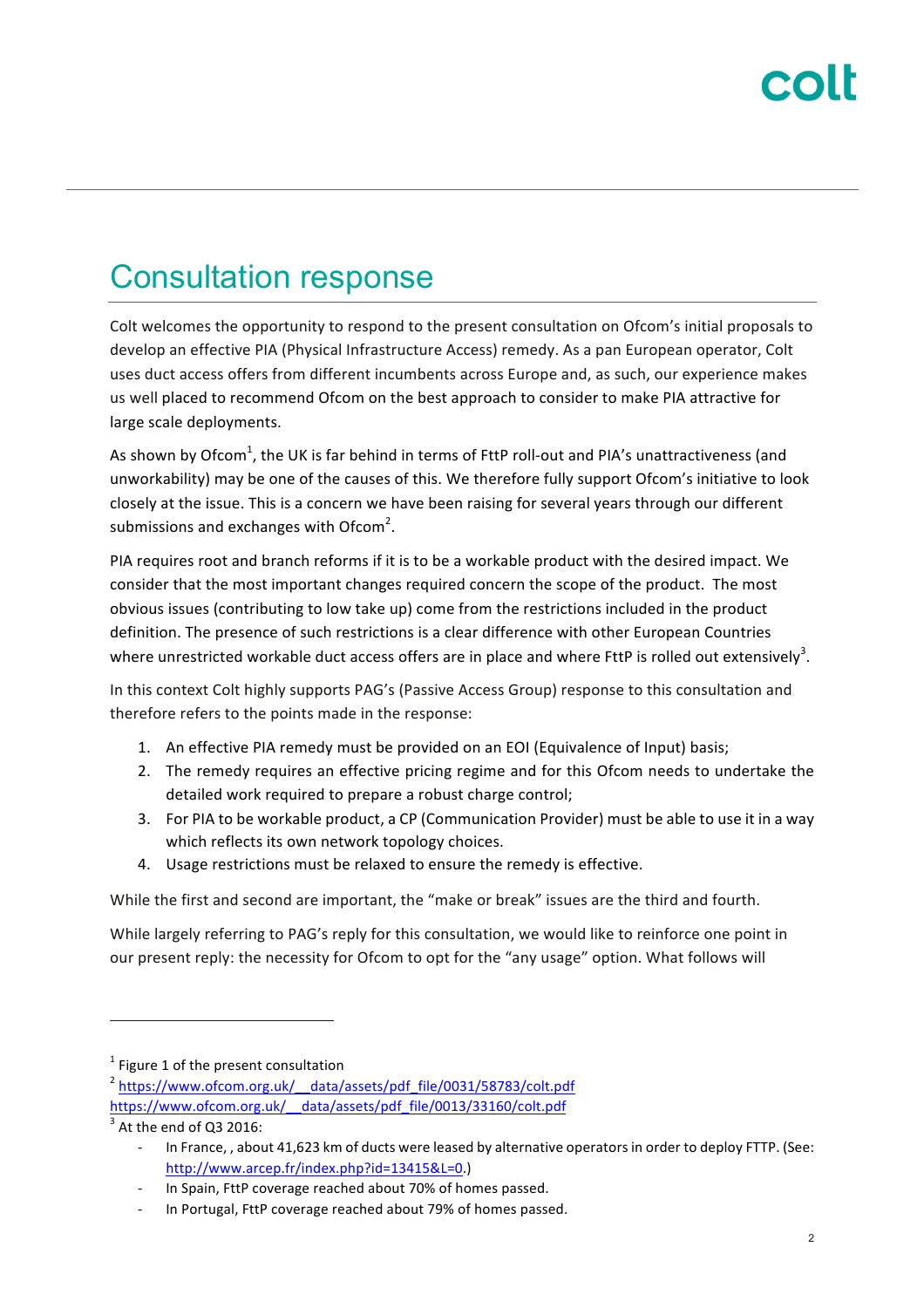therefore focus on why this is the only right approach to make duct access work efficiently and rapidly and foster large scale FttP deployments in the UK.

## Need for PIA to be allowed for any usages

Ofcom proposes two different options in terms of relaxing the usage restrictions on the PIA product:

- Allow PIA for "mixed usage". Ofcom considers there might be some challenges in order to implement such an approach and suggests CPs to provide specific business plans on their intended use of PIA in order make sure PIA is effectively used for "mixed" (large scale) deployments.
- Allow PIA for "any usage". Ofcom recognises this is a more practical approach but also acknowledges there are risks associated with this option. They are the following:
	- "Risk for BT's common cost recovery: In Annex 4, we illustrate the possible cost *recovery implications for BT of allowing any use of PIA in the local access area.* We have looked at the services which we think may come under greater *competitive pressure as a result of relaxing usage restrictions, and the costs* associated with these services based on 2014/15 RFS data. If we assume that a *PIA* based competitor won a third of BT's relevant set of leased lines connections, *the cost at risk for BT could be up to £80m per year (although it would most likely* be below such a figure). To place this in context, a cost recovery shortfall of around £80m a year, if recovered across all of Openreach's residential exchange lines, would imply an increase of £0.30 in monthly rentals.
	- **Inefficient use of scarce resources**: the availability of duct and pole capacity to support competing ultrafast broadband networks, especially where it is already *limited, may be at higher risk if providers use up the limited spare capacity for leased lines only.*"

Colt strongly believes risks associated to the "mixed usage" option will make the product unattractive and unworkable, the exact opposite of the intention of the current consultation. By contrast, risks associated to the "any usage" option can be managed through the implementation of appropriate engineering rules and through a distinction of leased lines deployments in pricing and a proportionate cost reallocation. We explain this further below.

### Risks related to a "mixed usage"

Colt considers Ofcom underestimates the risks associated opting for "mixed usage". In order to implement this option Ofcom suggests CPs should provide their business plans to BT in order to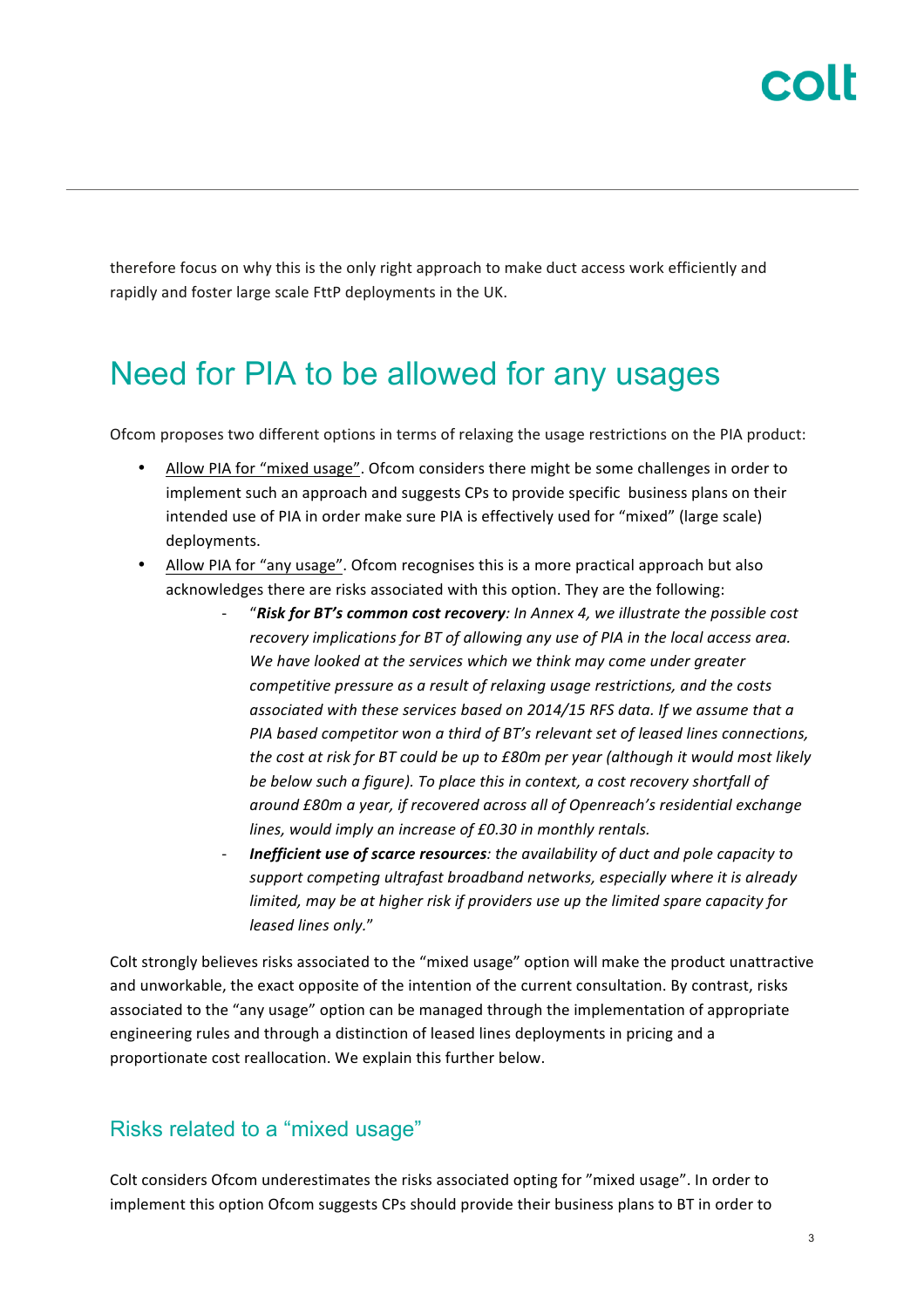prove they will use PIA "to deploy network to residential consumers at scale". This requirement will undoubtedly make PIA unattractive: this clearly increases the level of complexity required to use the product and also evidently adds costs and risks to CPs' intended investment.

Indeed business plans are very highly sensitive information and giving access to those to BT, an operator which is already involved in FttP deployments, represents a high risk. Also this implies CPs to make commitments they would not otherwise have to, inadvertently increasing their risk. Finally the level of information needed to be provided and to be checked would be an administrative burden CPs would not be willing to support.

### **If Ofcom is really committed to their objective of giving CPs incentives to deploy ultrafast** broadband, they would not consider applying such option.

Furthermore, Colt's experience of using duct access across Europe has proven that the inherent complexities in using third part ducts are complex enough already. The trend among regulators is towards simplification. The requirement to submit a business plan (to a competitor) would in our view render the product wholly unworkable.

The net result of the mixed usage option is that business-only providers such as  $\text{Colt}$  – who have chosen their strategies for valid reasons – would never use the product and would thus be excluded from the market. Business-only operators have an important role to play in the overall supply chain, providing (among other things) wholesale access and backhaul to residential and mobile suppliers. It is unconscionable that Ofcom would seek to manipulate the market and pick winners in such a way.

In conclusion, the mixed usage option would fail.. To our knowledge, there is no international example of similar restrictions – and its good reason.<sup>4</sup>

### Risks related to an "any usage"

Colt recognises risks associated to an "any usage" option, and stated above, exist. However we believe those risks are overstated and can be managed.

### *Capacity concerns*

 $\overline{a}$ 

We recognise this is a reasonable concern from Ofcom however we believe this concern can be addressed by implementing network engineering rules. For example, in France, to address this risk,

 $4$  See PAG reply and specific examples on France, Italy, Spain and Portugal.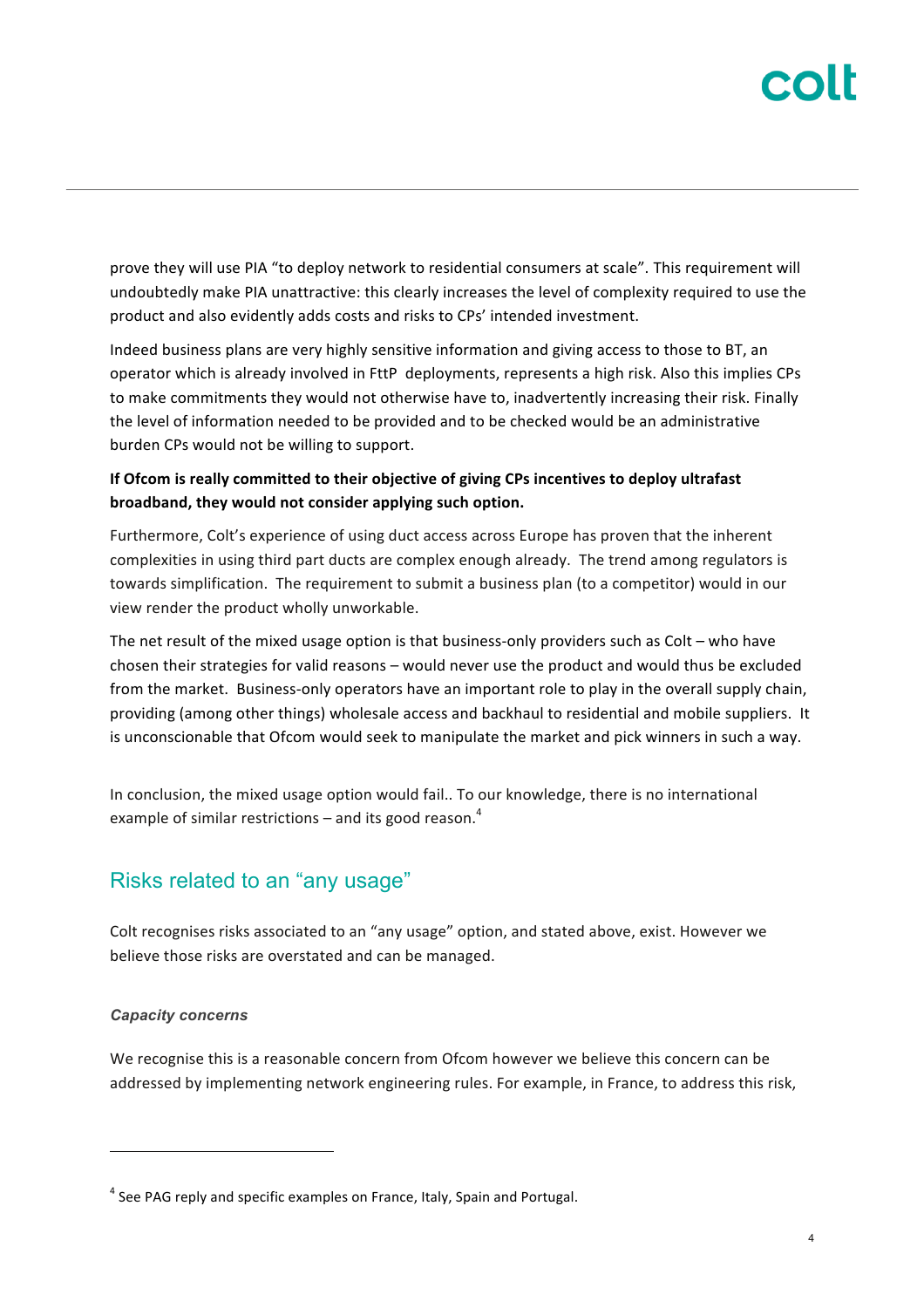in the 2011 (old market  $4^5$ ) review, ARCEP mandated Orange to implement engineering rules aiming at two objectives:

- Minimise constraints for the deployment of shared fibre networks (FttH/P),
- Distinguish other types of deployments by implementing additional constraints to ensure those deployments don't pre-empt FttH deployments.

This resulted in ARCEP requiring CPs deploying leased lines to leave a specific amount of available space when deploying fibre using Orange's civil engineering infrastructure. This space has to be equivalent to the size of the CP's own occupied space if the deployment is done using duct access, or twice that space using pole access. ARCEP also imposed further rules which are similar to Ofcom's suggested measures regarding enabling works (clearing blocking ducts). We believe such measures are reasonable and sufficient to address Ofcom's concerns, especially considering the use of PIA to deploy leased lines is not expected to be as high as Ofcom is predicting.

We expect PIA's take up for deploying leased lines to be lower than Ofcom believes it could be. Colt, for example, sees PIA as a way to invest in new areas and not as a way to migrate existing leased lines to PIA. This is the way Colt uses duct access in other European countries and there is no intention of changing this approach if duct access were to become a workable product in the UK. In other European countries, Colt uses duct access only over (relatively) short distances<sup>6</sup> as it requires our network to be already close by to the given path. Using third party ducts requires us to connect our manholes to those of the provider  $-$  often at substantial cost, thus ensuring such usage is only viable when multiple (rather than single) connections are foreseen. There is no basis in our experience for the concern about widespread cherry picking, because the cost of picking a single cherry is too high. This is why, in countries where duct access is available, Colt and others only use it for strategic expansions and not for individual connections, and also why the theoretical concerns about cherry picking has never been realised in practice.

### *BT's cost recovery*

Ofcom is concerned allowing PIA for any usage is a risk to BT's cost recovery. Indeed if CPs use PIA to deploy leased lines, this may reduce the volumes of leased lines sold by BT, threatening its ability to

 $<sup>5</sup>$  In October 2014, the Commission changed its list of relevant markets. Market 3a "wholesale local access</sup> provided at a fixed location" is the market on the new list that corresponds most closely to Market 4 in the 2007 revision. For convenience, we refer to the nomenclature that was in use at the time the decisions related to access to civil engineering were made, rather than that in use today. That is to say, we refer to the Decision and analogous decisions elsewhere in the EU, as Market 4 decisions and not Market 3a http://ec.europa.eu/information\_society/newsroom/cf/dae/document.cfm?action=display&doc\_id=7118

<sup>6</sup> **[Confidential.** 

**]**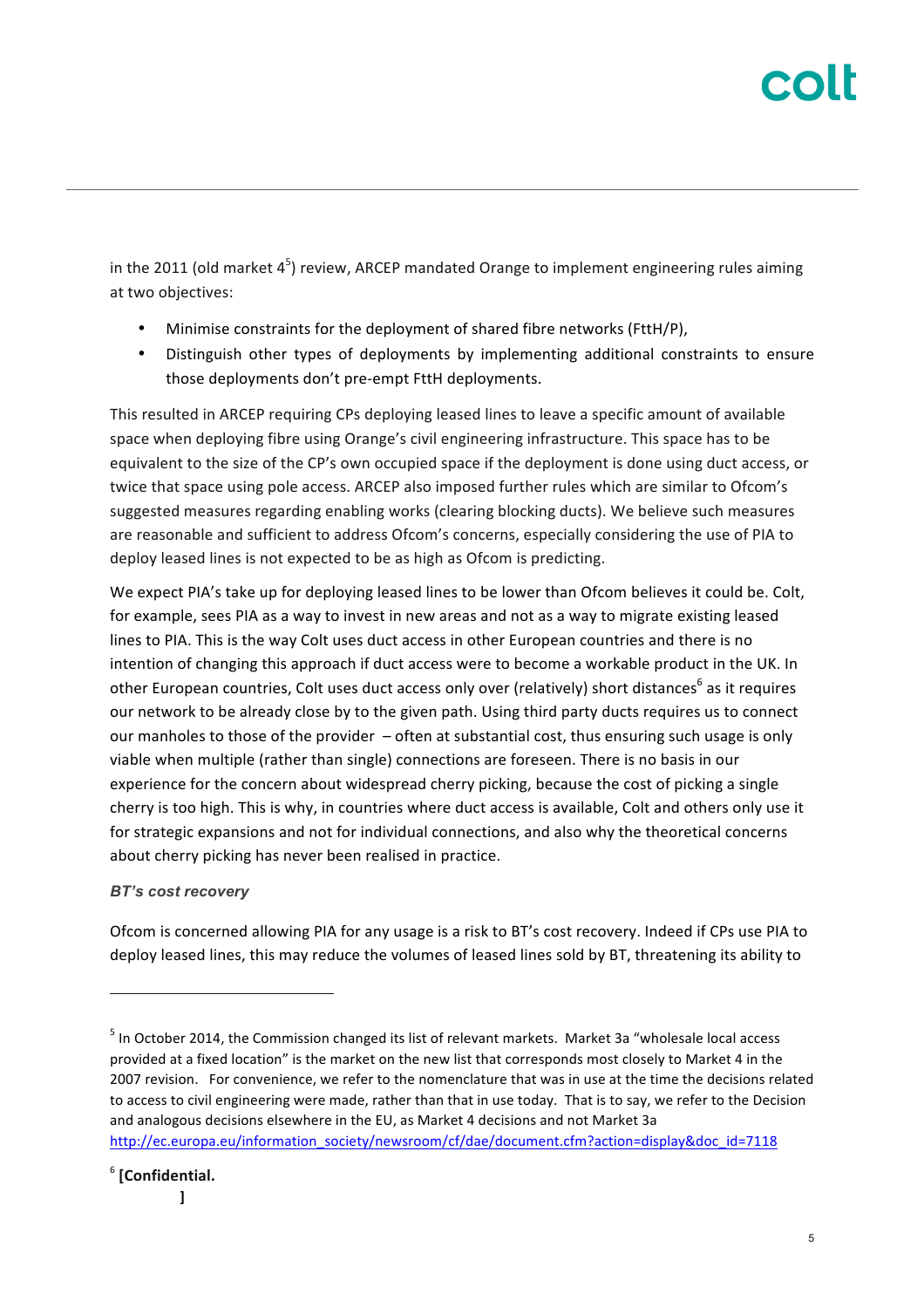recover its costs. In practice, Colt considers that this risk is overstated given BT's extraordinary levels of profitability in business connectivity markets in recent years, which suggest Ofcom's regulatory approach is, if anything, too generous to BT. Furthermore, as explained above the way in which CPs will use PIA is unlikely to result in significant changes to BT's cost recovery given duct access is not intended to be used to migrate leased lines to duct access. Nonetheless, Ofcom could address this issue by reviewing the impact on BT's pattern of cost recovery, but this would need to be considered in light of BT's existing and ongoing over-recovery. Ofcom would then need to ensure the WLA market does not bear costs which should be allocated to other markets – passive or active, and regulated or unregulated.

Finally another way to address this concern would be to have a different price for leased lines deployments than for other types of deployments. Such an approach has been adopted in other European countries like in France where FttP deployments are priced according to distance and space but only up to a given concentration point; after that point, the price only depends on the number of lines. In comparison, duct access for leased lines deployments is always distance and space based.

### Colt's best practices of experiencing duct access across Europe

Colt's experience in working with passive infrastructure access remedies across Europe<sup>7</sup> has afforded us considerable experience of the factors that most affect the success of passive infrastructure access remedies. Our experience is that at least the following must apply:

- 1. **No limitations on end use**. There is no provision in the scope of Market 4 (or the explanatory text) for the access provider to discriminate between access seekers on the basis of the downstream use. Nor is/was there any such provision in the Decision. Any such restriction adds a level of complexity to the product making it unattractive and unworkable.
- 2. Any-point-to-any-point connectivity. To avoid objectively justified technical or operational reasons, the access provider should not be able to limit the points of ingress and egress into the network. Allowing the access provider to limit the ingress and egress points allows it to institute a *de facto* limitation on end use, even if there is no *de re* limitation on end use in force.
- 3. Access should be agnostic as to the segment of the access provider's network that the **facility belongs.** While it is acknowledged that PIA is intended for the deployment of access networks, this does not imply that the access seeker should be denied access to a facility,

 $7$  Especially in France, Italy, Spain and Portugal.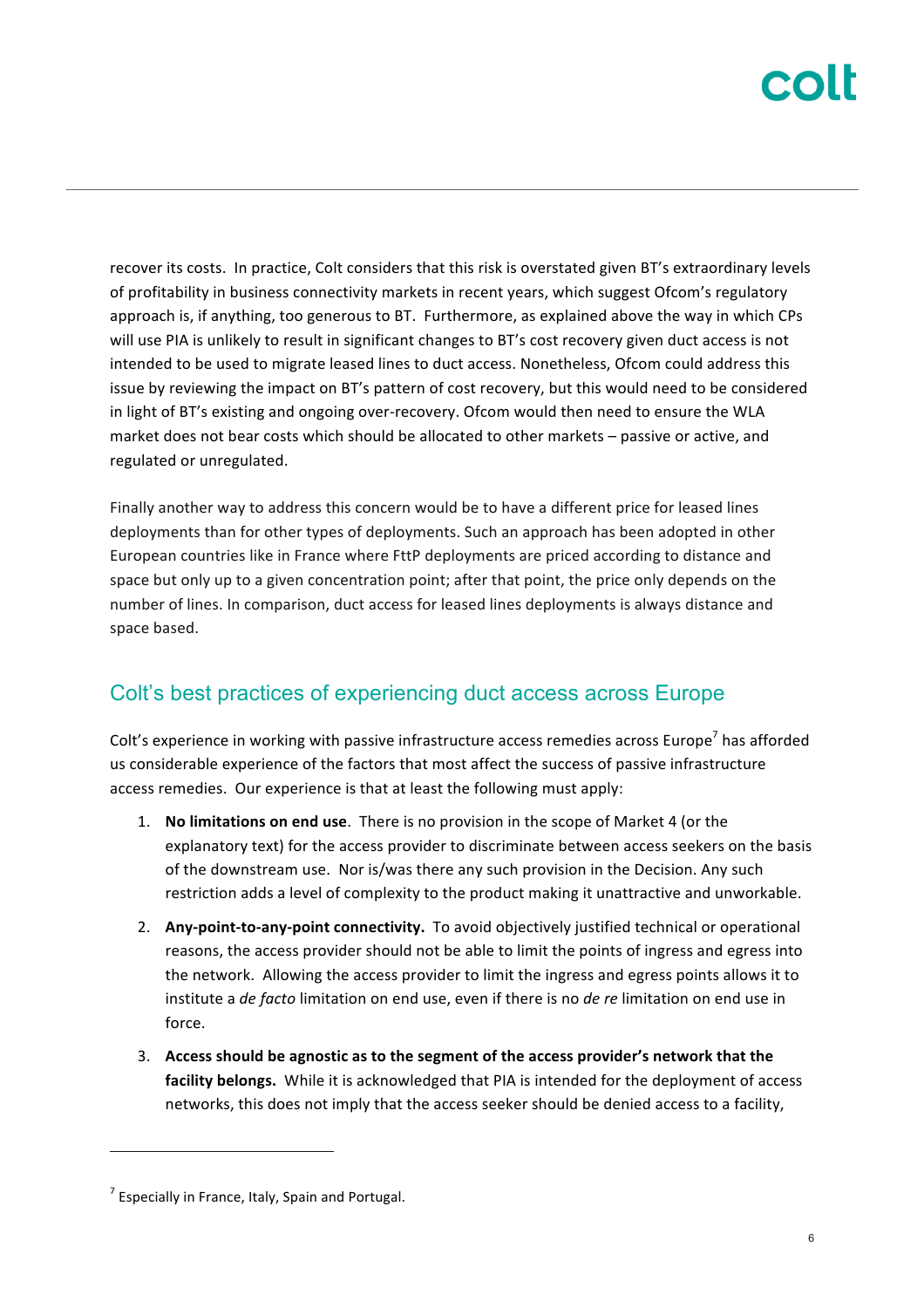merely because the access provider has classified the facility as belonging in its backhaul segment. The classification of a facility as "access" or "backhaul" is necessarily arbitrary and only relative to a particular network architecture. It is quite possible for a given network route to belong in the "backhaul" segment of one network while belonging in the "access" segment of another network.

4. **Appropriate tools and processes**. According to the experience that Colt has from the European countries where access to ducts is a proven and well working wholesale service, it is imperative that the product offer contains an (electronic) ordering interface, together with fit-for-purpose processes and support systems. It is also necessary that the support systems allow access seekers to interrogate the duct owner's inventory in order to plan deployment. The inventory should contain the best available information on, at the very least, duct routes and manholes accurate location but also on current space availability. An example of a wellfunctioning OSS framework is in Portugal, where the inventory database is so accurate that an operator can begin to deploy their fibre cables into ducts, five days after the initial request, provided that the support system shows that there is available capacity for the requested route. The product should therefore include functional interfaces and processes, and a support system for access to the database over its ducts. Colt believes that the creation of a non-discriminatory reference offer should be the most appropriate approach.

## An unrestricted PIA product to foster Europe's digital economy

As already explained through our previous submissions to Ofcom, while Colt is only active in the leased lines market, there are strong linkages between leased lines and WLA markets. For example competition in the backhaul leased lines market is an ancillary input to creating competition in the WLA market. Also, leased lines deployments can be underlying inputs to provide connectivity to end users (residential or business) which is one of the fundamental reasons for regulating WLA markets in the first place.

### **[Confidential.**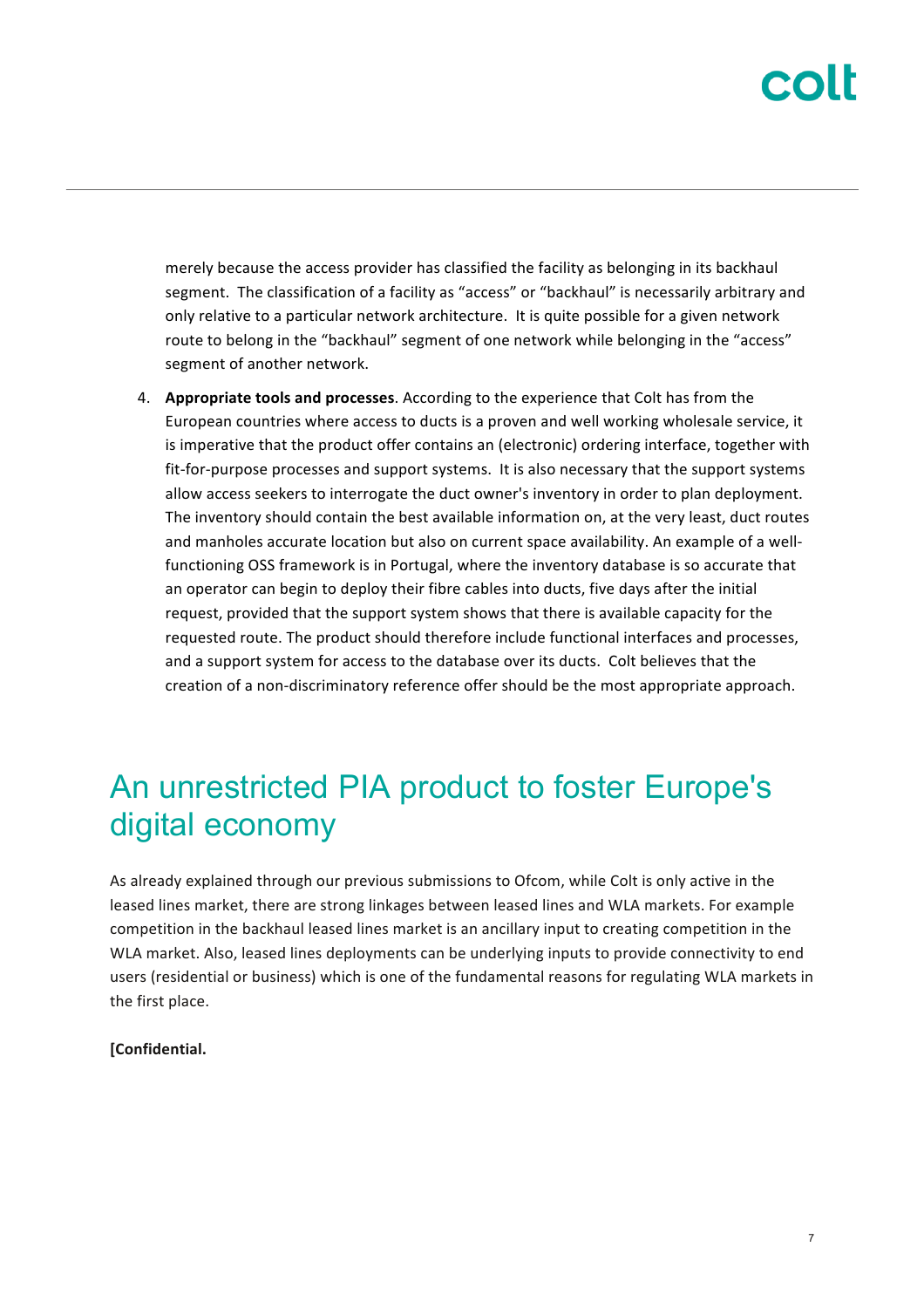# colt

**]**

If "mixed operators" had access to PIA, they could respond to this demand while Colt could not. This would unfairly and negatively discriminate against Colt and distort competition. Moreover this example shows the current restrictions on PIA are not in line with the recent EC's publications aiming at encouraging Wi-Fi connectivity across Europe.

As part of the review of the EU regulatory framework for electronic communications, the European Commission has published a communication<sup>8</sup>, "Communication for a competitive Digital Single

<sup>8</sup> http://www.t-regs.com/wp-content/uploads/2016/09/1-2016-587-EN-F1-1-Communication-Connectivity-fora-Competitive-Digital-Single-Market-Towards-a-European-Gigabit-Society.pdf